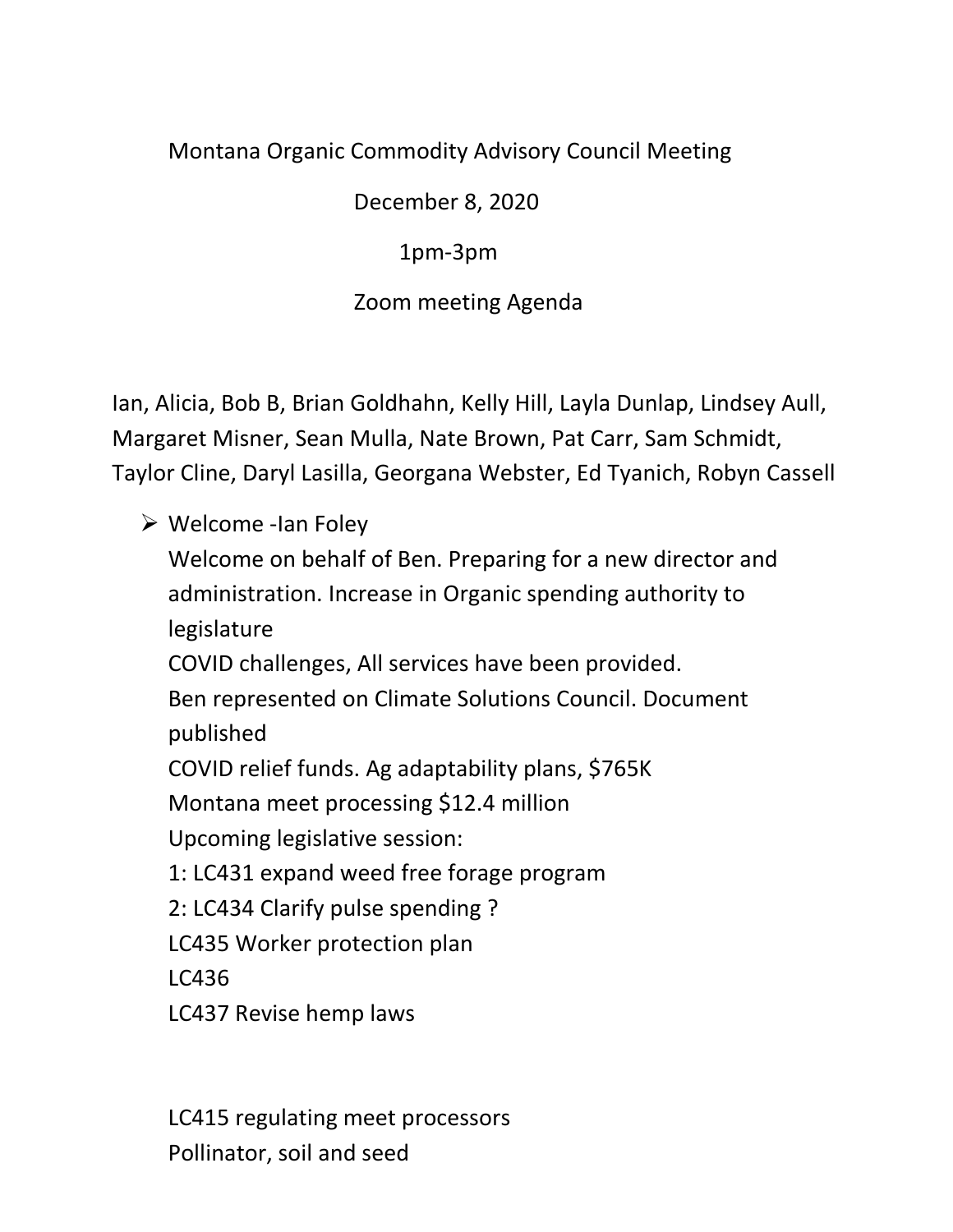$\triangleright$  Introductions-All

Georgana explained the function and makeup of the council. Introductions by all

▶ Old Minutes Review-et

Minutes read. Motion to approve by Sam Schmidt, Seconded by Par Carr. Minutes approved.

USDA NOP Update & Mid Term Audit-gw

Specifics:

Fraud, Qualifications, Brokers, Importing, Labeling

Mid-Term audit 2.5 days. \$5000 - \$8000

Remote audit likely.

Internal file review, quality check preceding audit

Program Summary-All (document attached)

Late fee discussed

Question on name: MOAC?

Possible for reason % is down.

Lindsey, commented on land prices due to COVID

Sam, said how long term need to go through some tough years

Field Inspections 65% Staff, 34 % Contractor